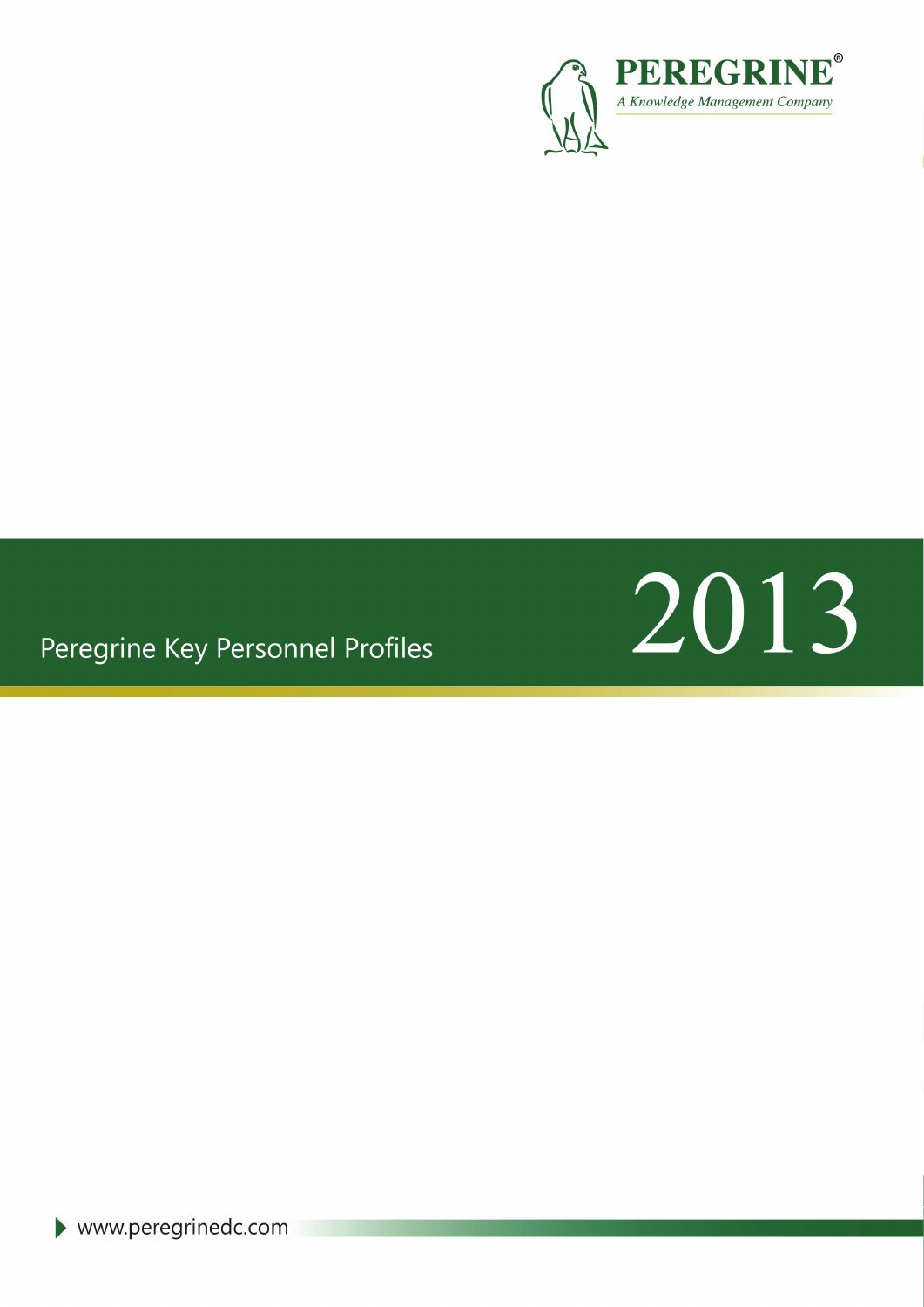### DENNIS WRIGHT PRESIDENT & CHIEF EXECUTIVE OFFICER

#### *PEREGRINE KEY PERSONNEL PROFILE*

Dennis Wright is the President and Chief Executive of Peregrine Development International. He founded Peregrine following a highly successful career in both Government and Industry. Prior to forming Peregrine, he was a Vice President for KBR, the leading Engineering and Construction company in the U.S. and the 7th largest Defense Contractor. He was responsible for the development of all public sector market strategies, planning and analysis, business development, branding, advertising, communications and public relations for a \$5B business segment. In January 2003, Dennis led KBR's international strategic initiative to establish a new Middle East corporate office during the Iraq war and led the post-war reconstruction efforts, including direct liaison with U.S. Reconstruction Offices. As Vice President of the new Mid‐East regional office he developed strategies supporting a \$4B revenue base and captured over \$2B in new work. He also served as Account Manager for U.S. Navy and Defense programs.

After creating Peregrine, Dennis won new work in the Kuwait, Iraq and throughout the Middle East creating a solid foundation for the new company. Dennis then led the company's initiative to bring Busch Gardens and Sea World to Dubai to build the regions first major western branded theme parks. He then took the company to Southeast Asia where he conceived and secured the development of a 177 hectare green-field Logistics and Business Park in the Philippines valued in excess of \$3.0 billion financed by a major Kuwait investment company. This project, in which Peregrine is the Prime Contractor and Developer, has captured international attention because of its magnitude as because it is the country's single largest foreign direct real estate investment.

Dennis was a Captain in the U.S. Navy and a professional Logistician, where he advanced from Storekeeper, Line Officer, Supply Officer and culminating his career as Commander of one of the largest Defense Agencies in the DOD. He has conducted operations around the world, including residing in Japan for four years and being responsible for contingency operations in the Balkans, Philippines and the Middle East. He has extensive Joint Service and Acquisition Management experience, including Commander of the Defense Contract Management Agency (International) where he directed an organization of 1100 personnel with 57 offices in 23 countries and \$70 million annual budget. He was directly responsible for administering over \$30 billion in contracts on behalf of DOD, NASA and foreign governments with direct personal interface with American Embassies, NATO, foreign governments and foreign industry executives. He is well versed in all aspects of commercial and defense based acquisition and especially FAR, DFARs, DCAA and DCMA based contracts.

Dennis is an internationally recognized expert in strategic planning, sales and marketing, business development, acquisition and and contract management, program and financial management, life cycle operations, maintenance and logistics. He has extensive experience with multiple U. S. government agencies, foreign governments, embassies, industry and trade associations, and has amassed a solid record of success marketing, capturing new business, directing change and leading organizational transformation. He is frequently sought after to speak at government and industry meetings and is an accomplished author.

Dennis holds a Bachelors Degree in Mechanical Engineering and a Masters in Acquisition Management. He is an NCMA Fellow and Certified Professional Contracts Manager and DAWIA Level III certified in Contracting by the DOD. He is a Founding Board Member of the U.S. – Philippine Society; Chairman of the Board of the Clark Veterans Cemetery Restoration Association and the Bells of Sorrow Association.



#### A Knowledge Management Company

Peregrine Development International, Inc PO Box No: 54719, Suite# 7WA G024 Dubai Airport Freezone Dubai, United Arab Emirates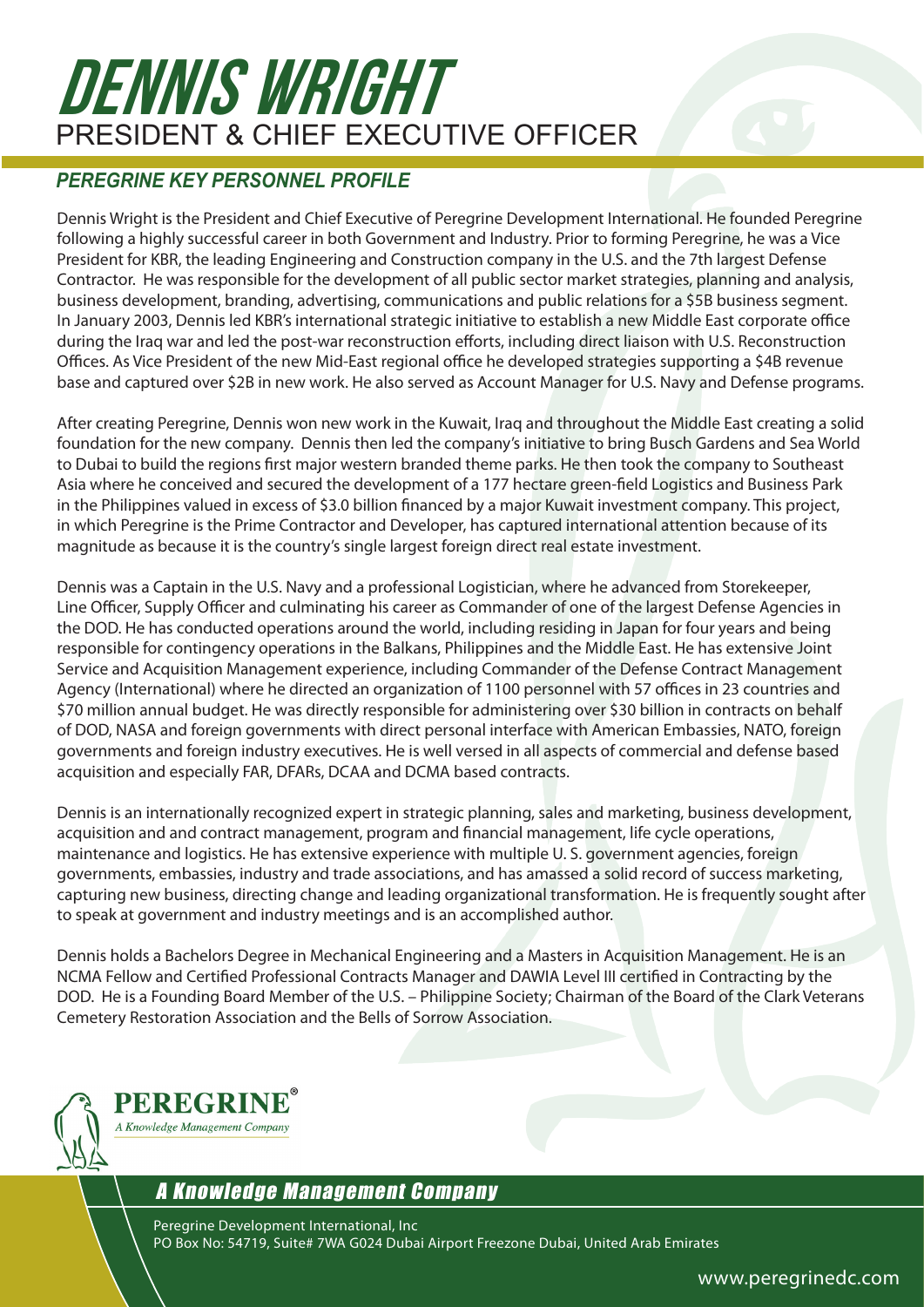### JIM SPORE, P.E. Executive Vice President and Chief Operating Officer

#### *PEREGRINE KEY PERSONNEL PROFILE*

Jim Spore represents Peregrine as Executive Vice President and Chief Operating Officer with over 35 years professional experience in both the public and private sectors. Jim is a Naval Academy graduate and a registered licensed Professional Engineer with demonstrated and acknowledged success as Program Manager on some of the world's largest and most complex projects ranging from building military installations to supporting deployed US Military and Coalition forces around the world. He served as lead Project Engineer on a number of significant world class projects, including many embassies around the world. Over the course of a highly successful career, he has developed internationally recognized professional expertise in the construction, planning, programming, design, operation and demolition of multi-million dollar projects; particularly those that are politically sensitive and highrisk. He has been a warranted U.S. Government Contracting Officer with unlimited contracting authority and is familiar with all aspects of government contracting, the FAR, DFARs and construction methodologies.

Jim's unique experience includes delivering some of the most complex and challenging projects on time and under budget in the world's harshest environments and conditions. His portfolio of experiences as Program General Manager includes the special 400 man, \$15M detention facility complex on a remote island in just 54 days, later expanding to 1200 person prison, troop housing, hospital and related infrastructure in excess of \$60M in just 8 months. Prior to retiring from the military, he was directly responsible for delivering the largest military construction program in the history of the U.S. Navy, a first ever build-lease program for an entire military installation in a European country, valued in excess of \$750M. Later, he was personally selected by the largest Engineering and Construction Company in the U.S. as Program Manager for northern Iraq operations where he was responsible for all sites north of Baghdad, including 12 sites with work in excess of \$1 billion.

Other responsibilities included planning, program design and construction management of the Navy's new \$300M strategic home port in Staten Island, New York and later leading efforts to radically improve Navy Bases throughout Europe and the Mediterranean Regions. He also led a year long re-engineering effort to achieve radical and unparalleled improvements to production, work quality, client convenience and satisfaction at the Navy Public Works Center, Pensacola, Florida while concurrently, managing the design and construction of new BRAC facilities; a project valued at over \$300M. All facilities were completed in 21 months. Jim was the first contracting officer to execute work under the Army's LOGCAP contract in Mogadishu, Somalia (Operation Provide Hope) in 1992, managing the efforts in support of the initial deployment of forces, with task orders totaling \$50M in 3 months.

Jim Spore holds a Masters of Science degree and a Bachelor of Science degree in Civil Engineering from the Georgia Institute of Technology and a Bachelor of Science degree from the United States Naval Academy. He was also certified as a Level III Contracting Officer and Acquisition Professional by the DOD. He is also a Registered Professional Engineer in the State of Louisiana. His awards include five Legions of Merit, the Combat "V" for service on construction projects in Vietnam and awarded the prestigious Morrell Medal by the Society of American Military Engineers.



#### A Knowledge Management Company

Peregrine Development International, Inc PO Box No: 54719, Suite# 7WA G024 Dubai Airport Freezone Dubai, United Arab Emirates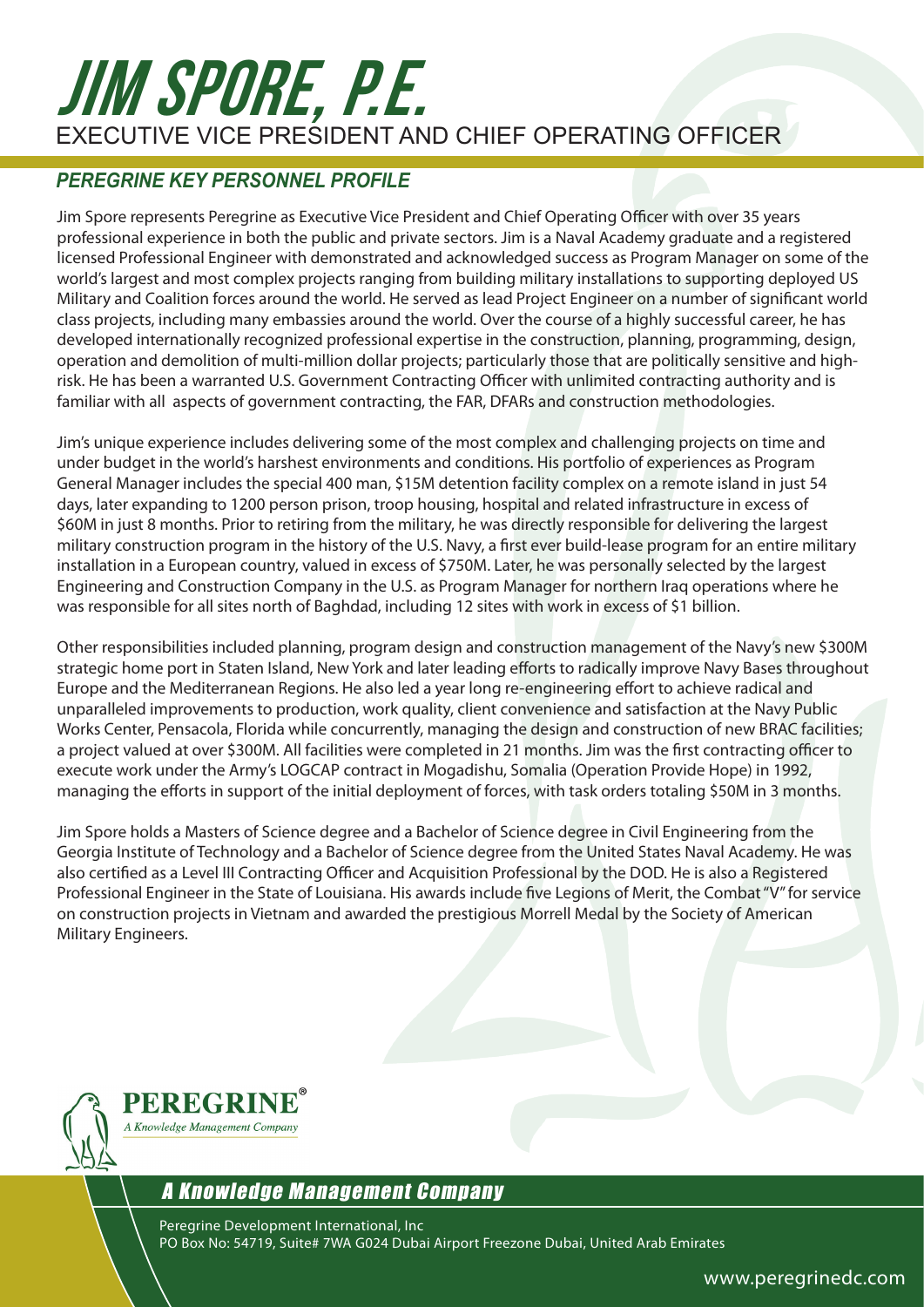### ED BIRKINS Executive Vice President and Chief Financial Officer

#### *PEREGRINE KEY PERSONNEL PROFILE*

Ed Birkins represents Peregrine as Executive Vice President and Chief Financial Officer with over 30 years of executive and management experience in all fields of international banking and finance. An Executive Financier with an excellent record of success, Ed has directed and implemented a full spectrum of banking activities with regional and major international financial institutions. He has developed and facilitated financing for international projects with a background spanning assignments in New York, Singapore, South Korea, Bahrain, Dubai, Kuwait and the Pacific. Recently, as President of a project development company, Ed was responsible for investments in property and project development on behalf of major Middle Eastern investors. His responsibilities included the establishment of a Pacific regional office targeting opportunities throughout Micronesia and the Commonwealth of the Northern Mariana Islands.

Ed Birkins has served in a wide range of executive positions where his responsibilities covered a full spectrum of corporate finance activities provided to an extensive client base of companies throughout the world including specific responsibility for project financing for multi-million dollar projects. He also established an Asian Desk in New York for a prominent foreign bank to develop business with U.S. subsidiaries of Asian Corporations and to coordinate marketing strategies for the Bank's Asian "Global Customers".

In an additional assignment as an executive of an investment bank, Ed was responsible for developing and marketing investment products and credit services to indigenous corporations, financial institutions and high net worth individuals throughout the Middle East with emphasis on Saudi Arabia, Kuwait, U.A.E., Oman, Qatar and Bahrain. His team was responsible for developing an array of investment products, inclusive of global diversified funds, among them "Proinvest BMB (E.C.)", the first Bahrain based fund to receive approval for listing on the Bahrain Stock Exchange and "Asia Pacific Performance" an Asian equity fund developed with the Demachy Worms Group and Banque Cantonale de Geneve.

He has successfully re-engineered a number of corporate banking offices with management reorganization and business process improvement initiatives while restoring under-performing banking operations to profitability. He has purged portfolios of substandard credits, re-established strong client relationships and established effective policies and procedures to address Risk Management, Asset Quality, Credit Analysis, Operational Controls and BSA Compliance as required by the Office of the Comptroller of the Currency.

Ed Birkins holds a Bachelor of Science in Business Administration from Babson College, Wellesley, Massachusetts and is a graduate of numerous banking and finance courses including a of Corporate Finance course at Harvard University, Cambridge, Massachusetts. He has served as a Director of numerous organizations including Telebond Insurance Corporation; Retsa Development Corporation; Proinvest Asset Securities Funding Corporation, Cayman Islands; Profex, Bermuda; and Antara Steel Mills, Jahore, Malaysia.



#### A Knowledge Management Company

Peregrine Development International, Inc PO Box No: 54719, Suite# 7WA G024 Dubai Airport Freezone Dubai, United Arab Emirates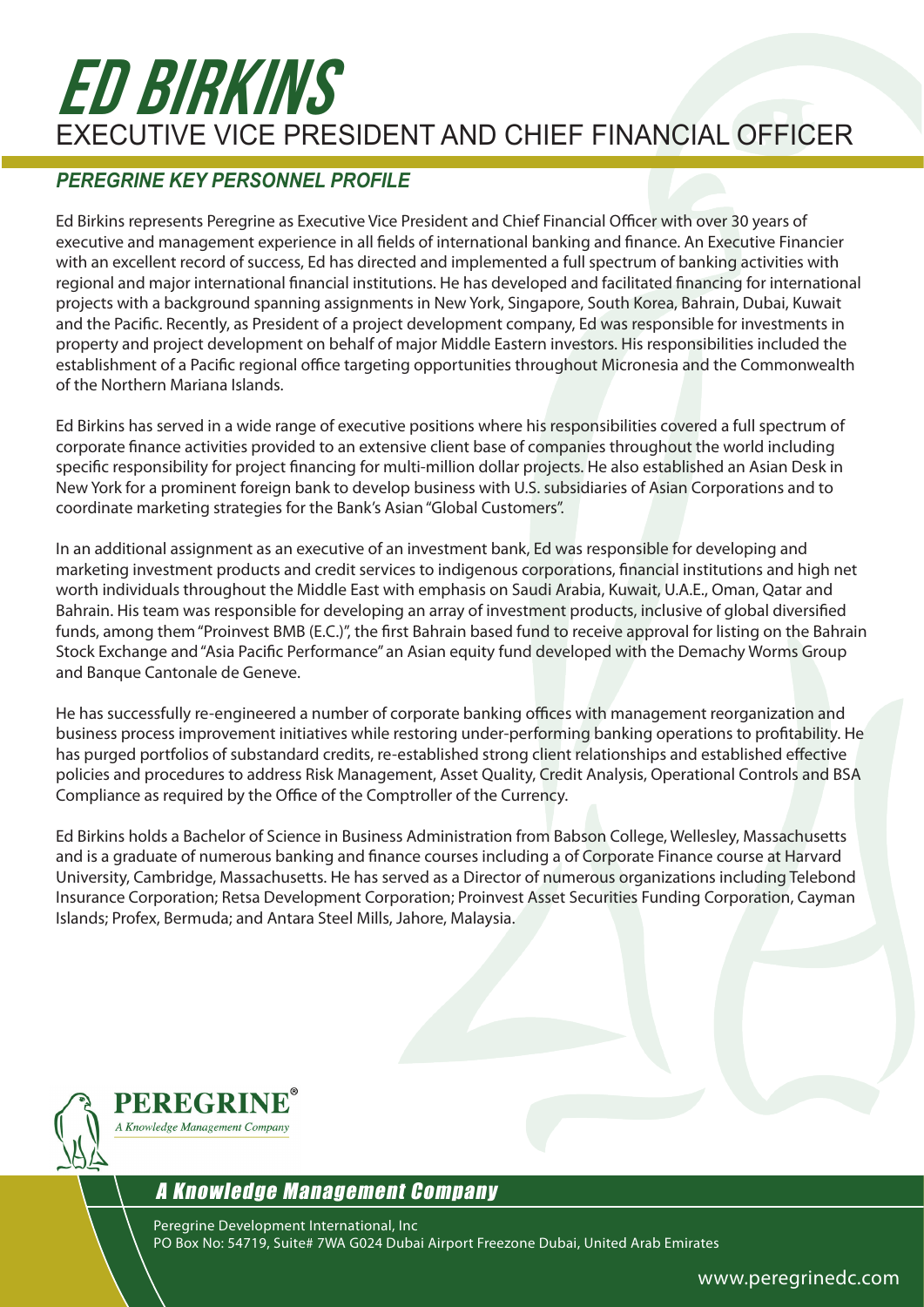### DAKILA MANIQUIS Vice President and Chief Investment Officer

#### *PEREGRINE KEY PERSONNEL PROFILE*

Dakila (Daks) A. Maniquis represents Peregrine as Vice President and Chief Investment Officer with over 18 years of solid experience in financial audit and consultancy, treasury operations, project and corporate finance, business development and general management.

Prior to joining Peregrine, he was the Senior Vice President and Chief Operating Officer (COO) of the Real Estate and Hotel and Leisure Business Unit of the CHCI Group of Companies where he oversaw the operations, finance and human resource department of companies engaged in real estate development and hotel operations with combined assets and investments exceeding PhP3.0 billion. He was directly responsible for initiating, structuring, negotiating and closing the financing and acquisition of two of the three hotels currently owned by the group as well as the mixed-use development of an eight-hectare prime property in the middle of a major city in Southern Luzon, Philippines. He has extensive experience in the preparation of operating and financial plans and budgets; monitoring, evaluation and audit of operations; formulation of incentive policies and reward system; and the conceptualization, development and implementation of real estate development projects. Prior to becoming COO, Daks was the Group Chief Financial Officer (CFO) of the same company, hence he has extensive experience in financial policy and strategy, debt and equity financing, accounting, treasury, internal control, audit, tax planning, financial budgeting and contract negotiations.

Daks was also previously the Vice President and Head of Finance for Special Projects of one of the biggest conglomerates in the Philippines with investments mainly in power generation and mixed-use real estate development. He had direct responsibility for financial strategy, debt and equity financing, fund/treasury management, banking and investor relations, financial and operating performance monitoring, investment evaluation and strategic acquisitions of key power, energy, mining and real estate projects with a combined project costs exceeding USD500 million. Prior to this, he was an Assistant Vice President for Corporate and Project Finance, Treasury Manager and Investor Relations Manager of the same company for which he has arranged almost all type and form of equity and debt financing from multilateral and bilateral financial institutions, export credit agencies, foreign banks, local banks, commercial papers, bonds, preferred stocks, private placements and initial public offerings; conducted investor briefings for stockholders and securities analysts; and managed the periodic dissemination of financial and operating information to regulatory agencies and financial analysts. Early in his career, Daks worked in SGV & Co. (also known as Ernst and Young Philippines) as audit/consulting staff and supervisor and has wrote accounting, internal control and financial management manuals and performed financial and operations audit, business valuations and market and feasibility studies for various major Philippine companies and institutions.

He has extensive training on business writing, financial audit, operations audit, human resources audit, and project and market feasibility studies garnered from his stint with SGV & Co. He also has attended various trainings and seminars, hence has developed a high level of proficiency, on project finance, corporate finance, export credit agency financing, infrastructure finance and private sector investment finance, fund management and financial derivatives, investment acquisition and structuring, investment evaluation and capital budgeting, financial analysis, accounting, internal control, taxation and contract negotiations.

Daks is a Certified Public Accountant with a degree of BS Commerce major in Accounting from the University of Santo Tomas in Manila, Philippines. He took his Master in Business Administration from the Asian Institute of Management as a scholarship awardee of the same institution's educational research foundation and finished as an international exchange fellow majoring in finance at the Marshall School of Business, University of Southern California.



#### PEREGRINE A Knowledge Management Company

### A Knowledge Management Company

Peregrine Development International, Inc PO Box No: 54719, Suite# 7WA G024 Dubai Airport Freezone Dubai, United Arab Emirates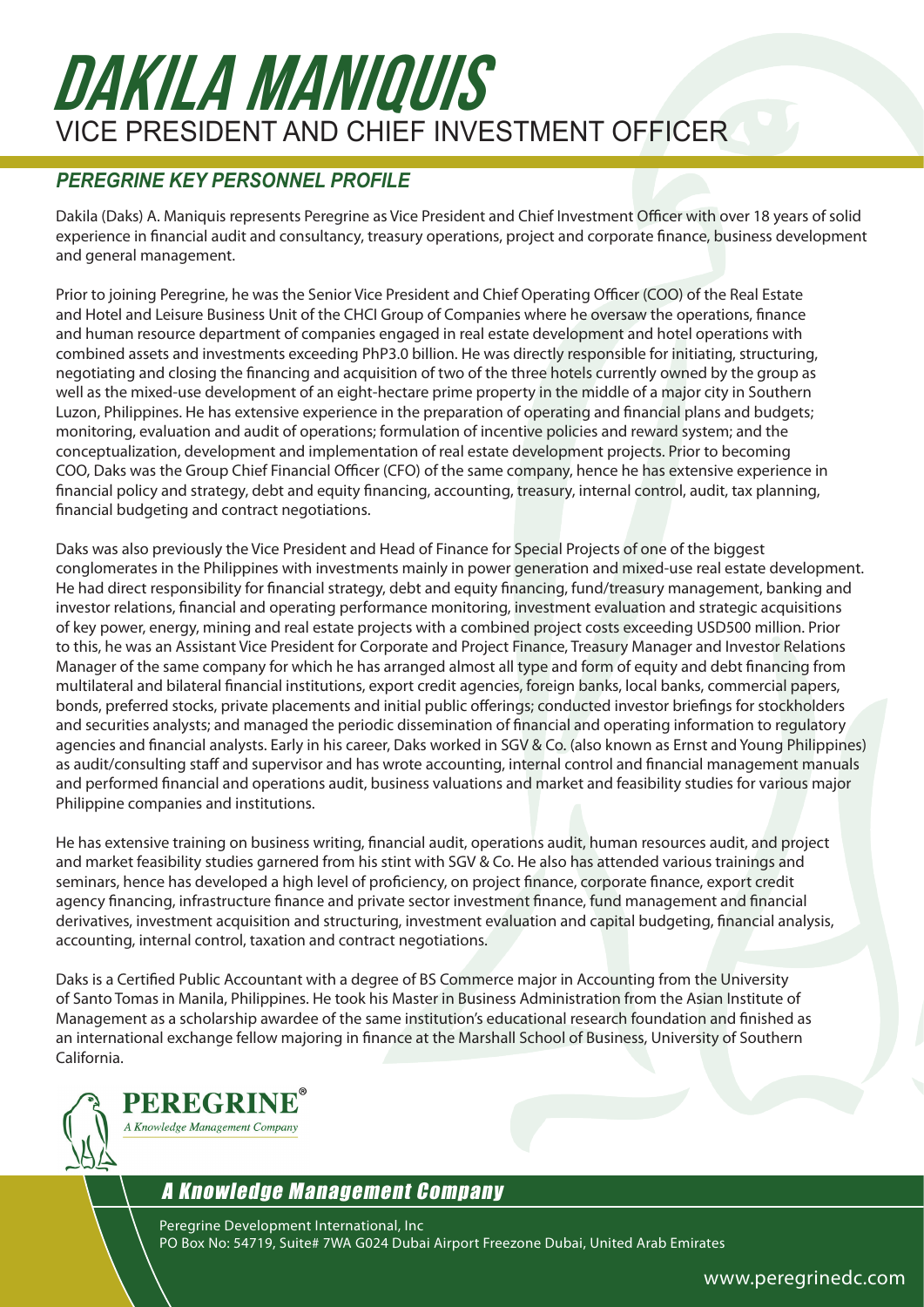### RENATO SUMALDE Vice President, Business Enterprise

#### *PEREGRINE KEY PERSONNEL PROFILE*

Renato (Nato) Sumalde is Peregrine Philippine's Vice President for Business Enterprise in-charge of finance, accounting, treasury, budget, tax management, human resource and payroll administration, business development and general administration for it's construction and property management operations. Nato has 18 years of extensive experience in corporate management covering administration, financial control and reporting, equipment and real estate leasing, logistics and sales & marketing.

Nato started his career as junior accountant at SGV & Co. (Ernst & Young Philippines) handling contract financial management services to mostly banks and top local and multinational manufacturing companies. Nato also performed financial and operations audit of various top Philippine corporations. After his stint with SGV, he joined Nordberg, a multinational company engaged in the production and supply of mining equipment, to manage the financial operations of its subsidiary in the Philippines. Nordberg was later absorbed by Metso Minerals, a global supplier of technology and services to the mining and construction industry.

In Metso Minerals, Nato was assigned the special task of leading the financial audit & regular monthly financial reporting of Metso Minerals' subsidiary in Yokohama, Japan for one full year. He then rose to become a Controller of Metso Minerals Philippines directly reporting to the regional office in Perth, Australia. Key functions directed and managed as Controller of Metso Minerals Philippines include fund/treasury management, accounting, monitoring & reporting, financing arrangements with various financial institutions, review of sales proposals and approval of sales and operations and maintenance (O&M) contracts as well as administrative and logistical support to the company's sales unit.

Nato later became the Senior Vice President and Chief Operating Officer (COO) of Process Machinery Company Inc. (PMCI), a local company that took over the operations of Metso Minerals Philippines. He was directly responsible for initiating and orchestrating this takeover of Metso Minerals' Philippine operations. As the COO of PMCI, he initiated, developed and executed the leasing of rock crushing & screening equipments to the rock & aggregates industry in addition to overseeing the company's operations, sales, after-sales, finance and human resource units.

After PMCI, Nato was invited to join MPSC as head of its leasing and property management business unit which is involve in the leasing of commercial stalls, mobile advertisements and the operations of snack food shops located at various major cinemas inside malls . This major responsibility led him to become a licensed real estate broker and he now leads the PAREB-Rizal Board of Realtors, a 200-member strong professional real estate brokers association, as its President.

Nato finished his Bachelor of Science in Commerce, Major in Accounting degree at the University of Santo Tomas, Manila. He is a Certified Public Accountant (CPA), a licensed professional real estate broker and a member of the Philippine Association of Realtors Boards Inc. (PAREB), an affiliate of the United States National Association of Realtors.



#### A Knowledge Management Company

Peregrine Development International, Inc PO Box No: 54719, Suite# 7WA G024 Dubai Airport Freezone Dubai, United Arab Emirates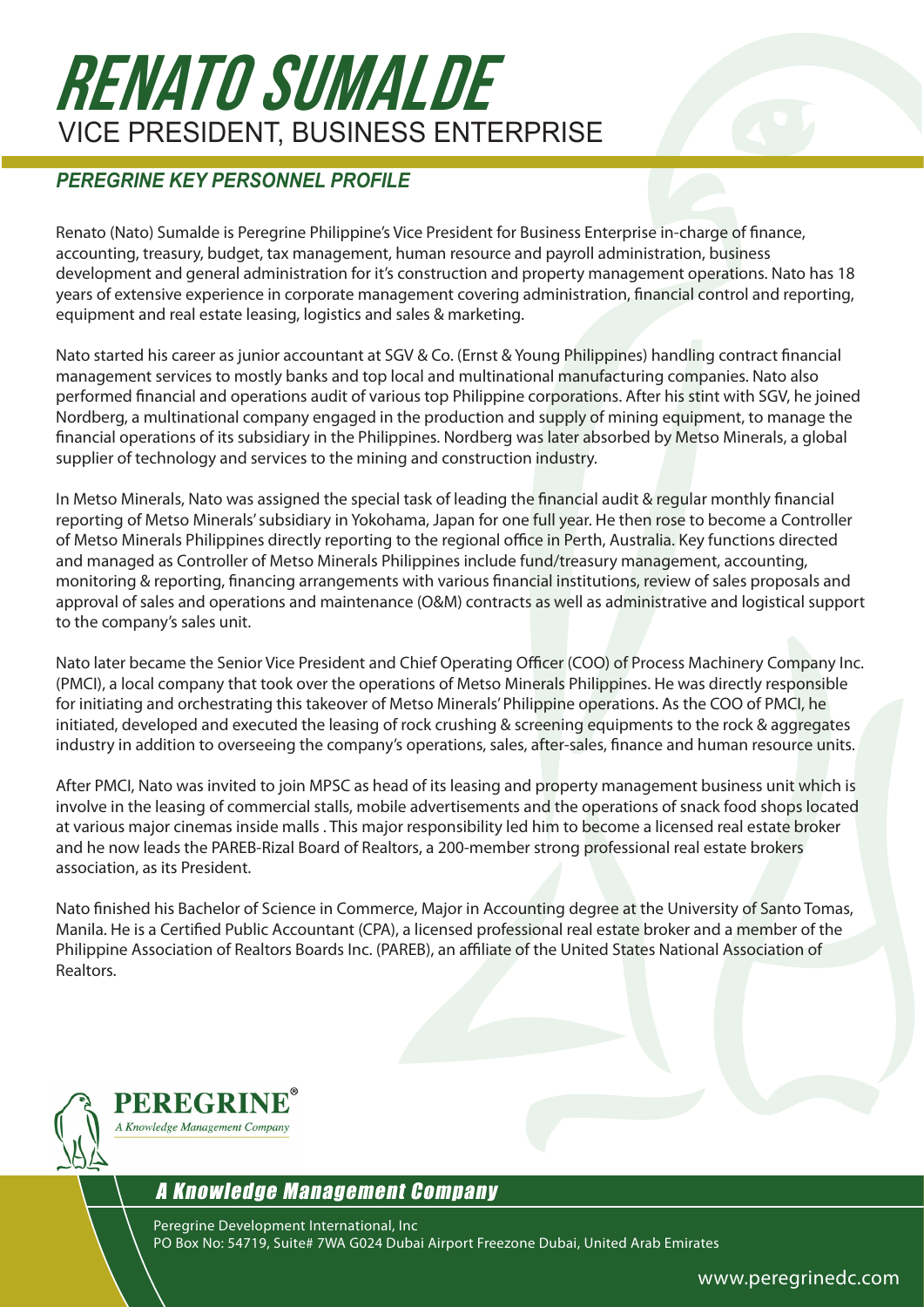### WADE J. CASON Vice President and Chief technology Officer

#### *PEREGRINE KEY PERSONNEL PROFILE*

Wade Cason represents Peregrine as Vice President and Chief Technology Officer. He was primarily hired to setup the IT Infrastructure at Peregrine. He has over 8 years of professional experience in the IT sector and is responsible for all aspects of Information Systems, IT Infrastructure planning, design and maintenance at Peregrine Development International Inc. and its group of companies. Prior to joining Peregrine he served as a Networks Systems Engineer for a reputable IT Company in Kuwait called Behbehani Information Technologies where he was responsible for the entire IT Networks Division. Wade joined Behbehani Information Technologies as a Junior Networks Engineer and in the span of six months was promoted to Head of Networks division and IT Projects Operations. Over the course of a highly successful career he has developed extensive knowledge in planning, design and operating complex LAN and WAN environments and has worked on several successful IT projects in the State of Kuwait. Wade is a disciplined individual who excels in self-managed projects, is results driven and aggressive with high career goals and is an experienced team player who brings enthusiasm and energy into group efforts. He provides leadership and technology expertise across the technology spectrum and has experience in interfacing with key business units including Sales& Marketing, Finance, Operations, HR, Procurement and Engineering in multi-cultural environments. He is also a quick learner that adapts to emerging technologies.

Wade is currently responsible for User Services and Technical Services which consists of Network Infrastructure, User support, Network security, Email and Network administration across the organization. Wade's software application skills background include Microsoft Windows Server 2003 & 2008 operating systems, Microsoft Office 2003 & 2007, Project 2007, Visio 2007, Microsoft SharePoint, Microsoft Exchange Server 2007, Adobe CS4 Acrobat, InDesign, Dreamweaver, Photoshop & Illustrator, Trendmicro & Clearswift Enterprise Security, Quickbooks Enterprise Accounting and several other software applications.

Beyond IT he also responsible for Peregrine's day-to-day business operations in Kuwait. Wade has also largely contributed to Peregrine's Housing projects in Srilanka and Ghana where he demonstrated key skills in Project Management and Procurement. Wade provides critical IT support to Peregrine's Flagship project in Global Gateway Logistics City in the Philippines which is the development of 1.67 million square meters of prime real estate valued at \$2B.

Wade is a Microsoft Certified Systems Engineer, Microsoft Certified Technology Specialist (Designing Windows 2008 Active Directory Services), Microsoft Certified Exchange Server Administrator 2003, Certified Web Administrator by W3i Switzerland, Cisco Certified Network Associate. Wade graduated from the St. Andrews College of Science followed by Electronics from Sussex and is currently pursuing higher studies at the London School of Economics in Information Systems and Management.



#### A Knowledge Management Company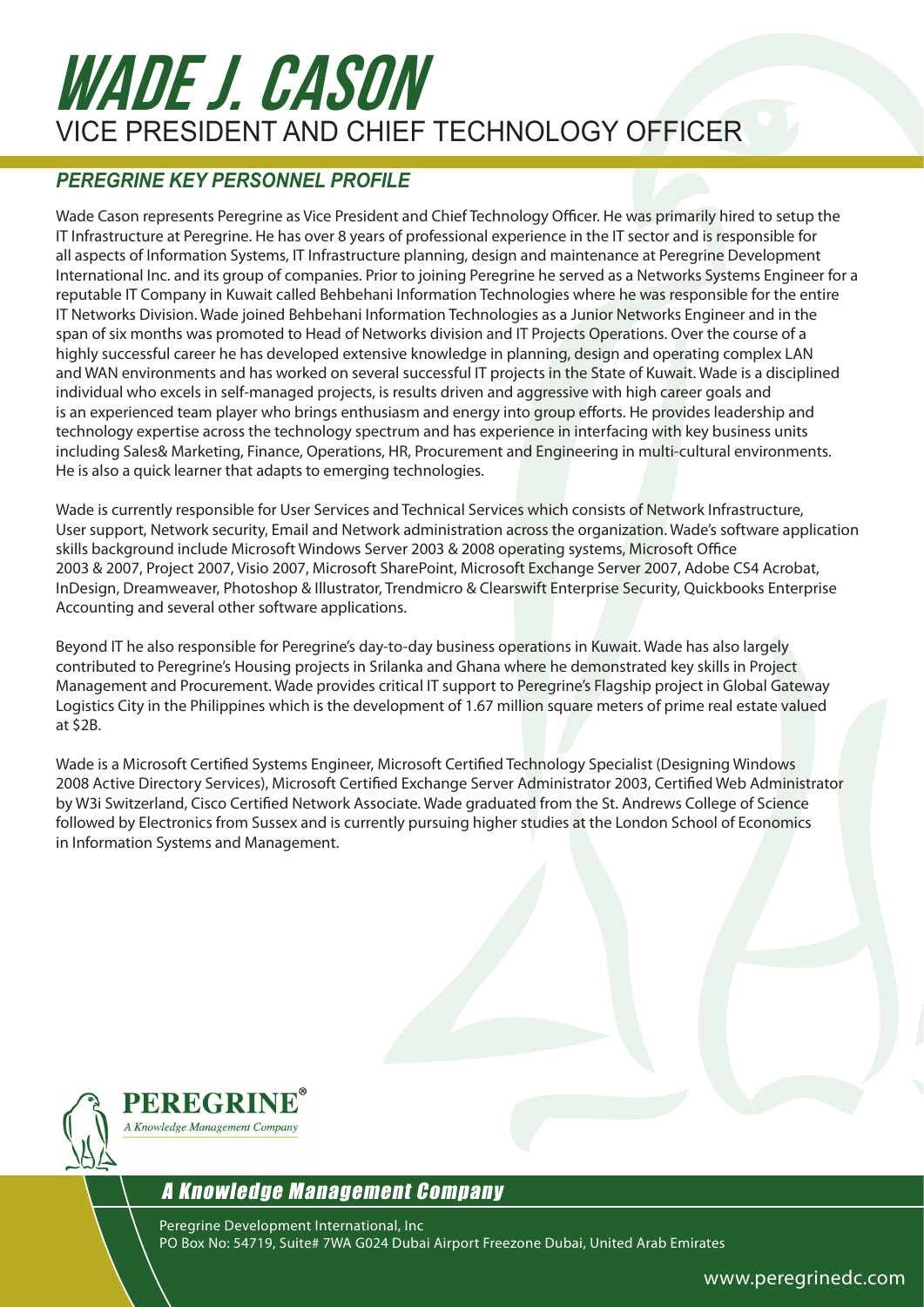### JEFF PRADHAN Vice President, Sales and Marketing

#### *PEREGRINE KEY PERSONNEL PROFILE*

Jeff Pradhan is Peregrine's Vice President for Sales and Marketing. Jeff comes to Peregrine with 3 years of entrepreneurial experience and 4 years of professional experience within the defense contracting industry. Before starting his career in the field of government contracts Jeff successfully started his own wholesale distribution business with the help of his father. Establishing contracts to supply general merchandise to national wholesale convenience store suppliers throughout the east coast, Jeff distributed over \$300 thousand dollars in merchandise. Beginning his career as a contract specialist Jeff procured millions of dollars of materials, supplies, and services in support of various government agencies through direct dealings with representatives of business and commercial industry. Later, working as a subcontract administrator Jeff provided subcontracting plan management support to the Defense Logistics Agency on their worldwide mission to provide energy resources to the military.

In addition to his time in the private sector Jeff also worked with the Office of the President of the General Assembly of the United Nations in New York. During his time at the President's office Jeff provided extensive research on areas of interest to the President, including peace building, rule of law, international trade and development, and United Nations reform. Helping to draft speeches and press releases on a range of international topics Jeff gained unique insight and experience on the interworking of international diplomacy.

Jeff has worked at high levels in both public and private industry throughout the United States and brings a unique blend of experience, talents, legal knowledge, government acquisition, and leadership to the Peregrine team.

Jeff Pradhan holds a Bachelor of Arts degree in Economics from the University of Virginia and a Juris Doctorate from the University of St. Thomas where he graduated Magna Cum Laude. He is also a graduate of several Defense Acquisition University courses on government acquisition in addition to being an Eagle Scout.



#### A Knowledge Management Company

Peregrine Development International, Inc PO Box No: 54719, Suite# 7WA G024 Dubai Airport Freezone Dubai, United Arab Emirates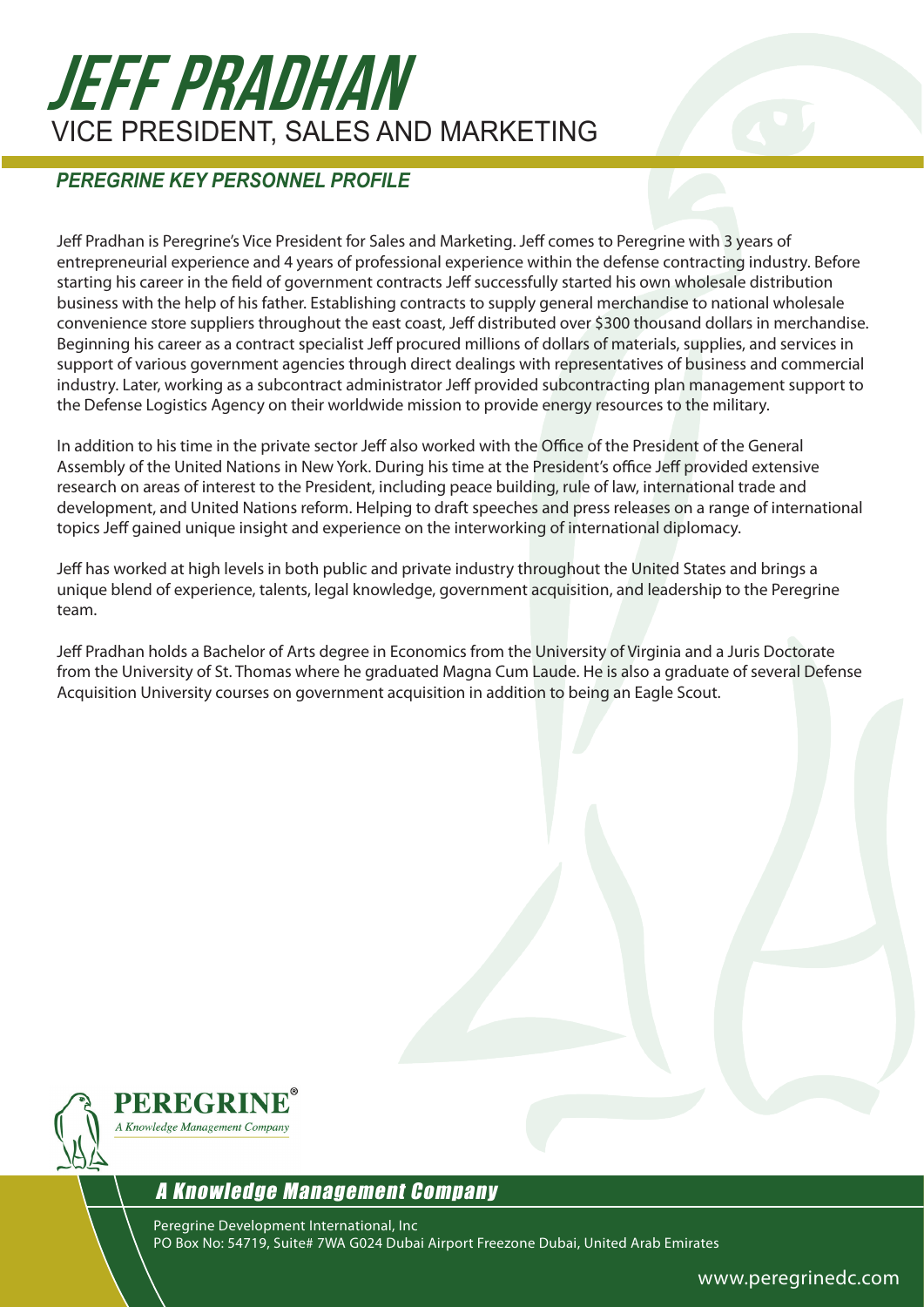# DIANA C. MANGILIMAN Vice President and CORPORATE Counsel

#### *PEREGRINE KEY PERSONNEL PROFILE*

Atty. Diana C. Mangiliman represents Peregrine as Vice President and Corporate Counsel with almost 2 years of experience in private practice of law as trial lawyer.

Prior to joining Peregrine, she was trained at The Torres Law Firm, an Immigration Law Firm in San Diego, California as Philippine Law Consultant for immigration cases that are intertwined with Philippine Law.

Atty. Mangiliman served as a Junior Associate in her father's law firm, W.C. Mangiliman Law Office, an accredited law office of the U.S Embassy, the British Embassy and Australian Embassy where she specialized in the handling of family law cases, settlement of estate cases, corporate matters, banking, civil and criminal cases, land disputes and collection cases, among others.

Atty. Mangiliman has extensive training in journalistic writing, business writing and legal writing and was honored for her work on her school paper's reportorial staff and as a accomplished Literary Editor, including a first place award for Copy Reading and Headline Writing in English, and was further recognized for her outstanding participation in the Regional Press Conference.

Atty. Mangiliman attended various trainings and seminars and was honored to be selected to attend the Distinguished Lecture Series of the then Chief Justice of the Supreme Court of the Philippines, Hilario G. Davide, Jr. She also had intensive on-the-job trainings at the Bureau of Internal Revenue, Main Office and at the Regional Trial Court Branch 165, Pasig City where she sharpened her legal and trial skills and developed a high level of proficiency on law, legal matters and issues, court trial, ethics and the like.

Atty. Mangiliman completed her pre-law course at the University of Santo Tomas in Manila, Philippines in attaining Bachelor of Arts major in Legal Management and graduated CUM LAUDE. She then earned her law degree at the University of Santo Tomas as well, maintaining a Dean's List status. Atty. Mangiliman passed the bar exams in 2007 and is a bona fide member of the Integrated Bar of the Philippines, Pampanga Chapter.



#### A Knowledge Management Company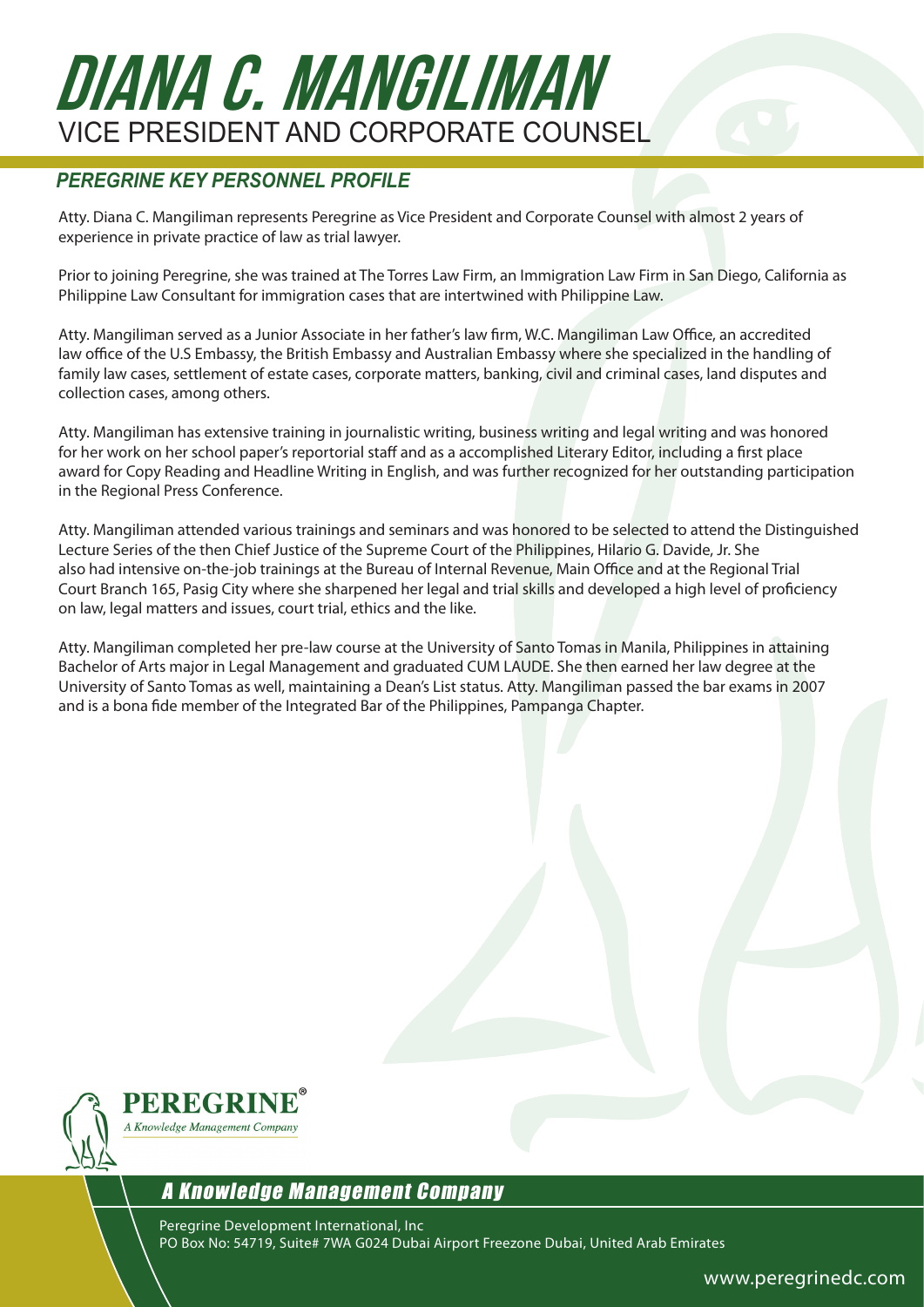## EDGAR JOHN LA BENNE Vice President, LOGISTICS

#### *PEREGRINE KEY PERSONNEL PROFILE*

Edgar LaBenne is Peregrine's Vice President for Logistics. His professional procurement skills come from a strong operational background of twenty years of contracting experience in the US Air Force. Ed completed overseas tours in Diego Garcia, Korea and Belgium. An expert on contingency procurement expert, he was assigned as the lead planner and responsible for deploying contracting personnel at the Pentagon. He has been sent to over 40 countries to perform contracting duties.

Ed's final assignment in NATO at SHAPE HQ in Belgium was as chief, strategic sourcing and contingency operations section, purchasing and contracting branch. He provided acquisition advice to senior leaders on contract development for supplies, services, and construction valued at more than 500 million euro annually. He also monitors contract development, performance and cost of contracts supporting all crisis response operations for NATO in the Balkans, Afghanistan, Iraq and the Sudan.

Ed's previous contracting assignments have been as a contracting officer and staff positions for operational, contingency and logistics support. During Desert Storm, he performed contracting actions for the 4300th Provisional Bombardment Wing at Diego Garcia, British Indian Ocean Territory. He was the contracting officer for contractor logistics support for the new acquisition pilot program, non-developmental airlift aircraft. Ed was selected for the Air Force logistics career broadening program and completed his rotations at the Oklahoma City Air Logistics Center. He served on the joint staff at U.S. Forces Korea coordinating armistice and contingency contracting operations for exercises and real world deployments. In addition, he managed nearly 4,000 contractors and dependents on-peninsula. Ed also commanded the 97th Contracting Squadron at Altus AFB, where his unit recorded eight validated Air Force Best Practices and was selected 2003 Best Contracting Squadron in Air Education and Training Command.

An author of two articles in Contract Management magazine on acquisition topics, Ed has guest lectured over 10 years for the Air Force Institute of Technology, Air Force Staff Judge Advocate School and Defense Acquisition University on various topics including risk management, negotiations, contingency contracting, international acquisitions, service contracts, and quality assurance.

Ed is has been designated a Fellow, by the National Contract Management Association (NCMA). His professional certifications include: Professional Designation in Contract Management, Certified Professional Contracts Manager, and the Acquisition Professional Development Program Level III, Contracting. He obtained Eagle Scout and Vigil Honor in the Boy Scouts of America.



**PEREGRINE** A Knowledge Management Company

#### A Knowledge Management Company

Peregrine Development International, Inc PO Box No: 54719, Suite# 7WA G024 Dubai Airport Freezone Dubai, United Arab Emirates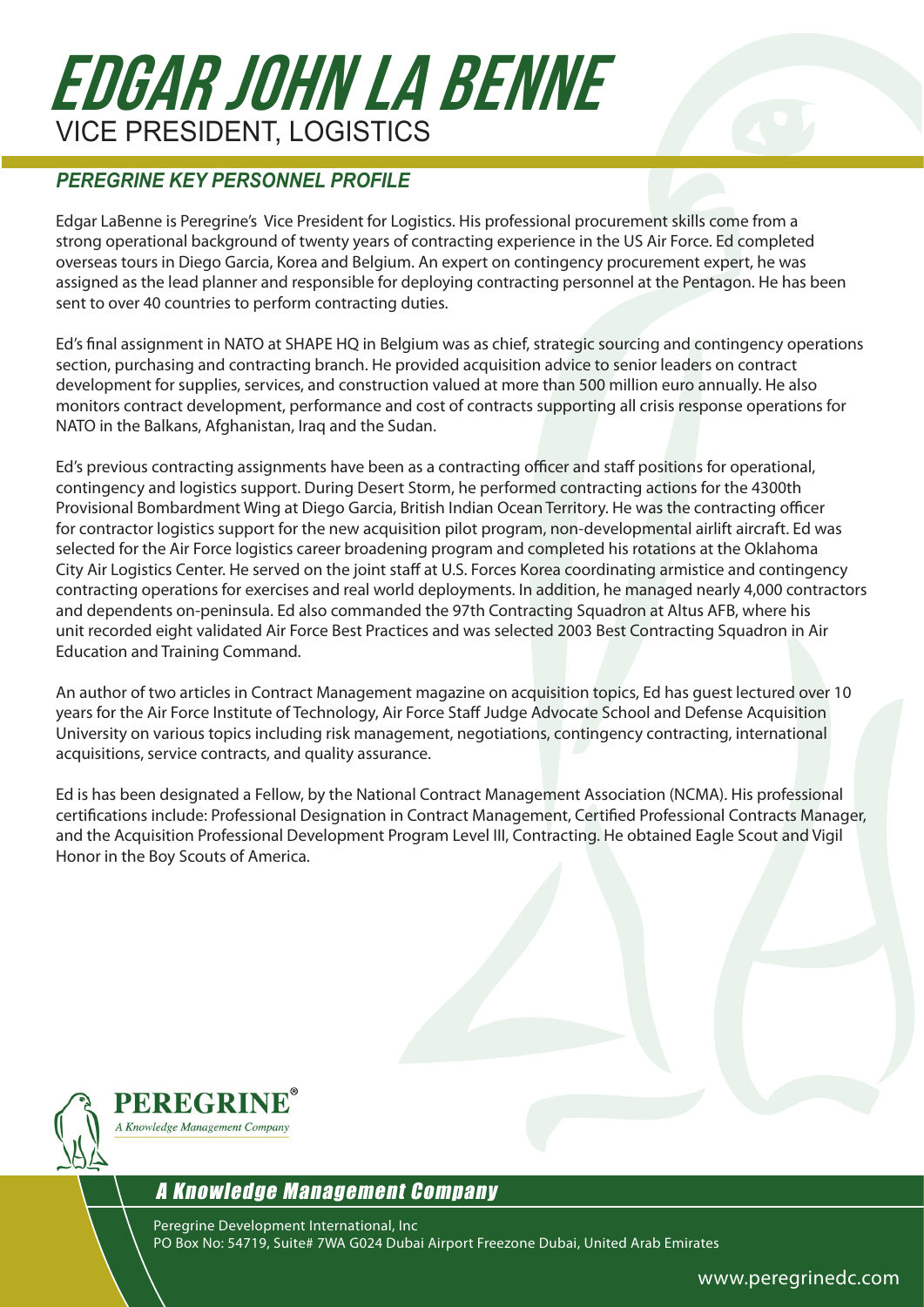### CHUCK WESTRIP JR. Vice President, NORTH AMERICA & EUROPE

#### *PEREGRINE KEY PERSONNEL PROFILE*

Chuck Westrip represents Peregrine as the Vice President for Sales and Marketing for North America and Europe. Chuck comes to Peregrine with over 36 years of documented success and progressive leadership and management experience within the government and industry in the fields of Business Development, Contract Administration and Acquisition Management. Prior to joining Peregrine, Chuck worked for IAP Worldwide Services where he was the Executive Director Business Development and Army Account Manager responsible for development of all US Army capture strategies. Prior to joining IAPWS, he was the Army Account Manager and Vice President, Korean Operations for Halliburton KBR, the largest Engineering and Construction company in the US, where he developed the capture strategy and led the team responsible for winning the largest Logistics Contracts ever awarded in the Department of Defense, the multi-billion dollar US Army LOGCAP III contract.

Chuck was a highly decorated Colonel in the US Army. His career began as a Supply Management Officer in the US Army Quartermaster Corps where he had served in numerous logistics and contracting assignments. He later became a professional Acquisition Executive in US Government acquisition, procurement, contracts and program management. He has served in a variety of senior executive and warranted Contracting Officer positions in the Pentagon, the Army Material Command, the largest US Army buying agency, and the Defense Contract Management Agency, which is responsible for administration of all US Defense Contracts. His responsibilities included both pre and post award contract management on some of the most prestigious US Government programs including the joint Army-Air Force multi-billion dollar J-Stars program; Director of the Army's international Cooperative Program Office where he led international negotiations for sharing of weapon systems with 15 other allied nations; and the administration of over \$10 Billion in government contracts throughout the Pacific. As a result of his extensive background and expertise in the field of Acquisition and Program Management, Chuck served as Dean of Army Programs at the Defense Systems Management College, the premier US Government post graduate Management School.

Chuck is a consummate professional serving in a variety of business and management positions in a diverse range of international markets, both for the public and private sector, and brings to Peregrine a vast range of experience, networks, relationships and expertise in sales and marketing, business development, government acquisition, procurement, contract management and logistics. He has a proven track record working with both US and Foreign Government Agencies, the diplomatic corps and international business leaders. He has a legacy and record of success in all aspects of global business operations.

Chuck Westrip holds a Bachelor Degree in Business Administration and a Masters Degree in Contract and Procurement Management. He is a graduate of the Army Command and Staff College, Armed Force Staff College, Naval War College and the US Army War College and the Defense Systems Management College (DSMC). He is a member of NCMA and NDIA and DAWIA Level III in both the fields of Contracting and Program Management.



#### A Knowledge Management Company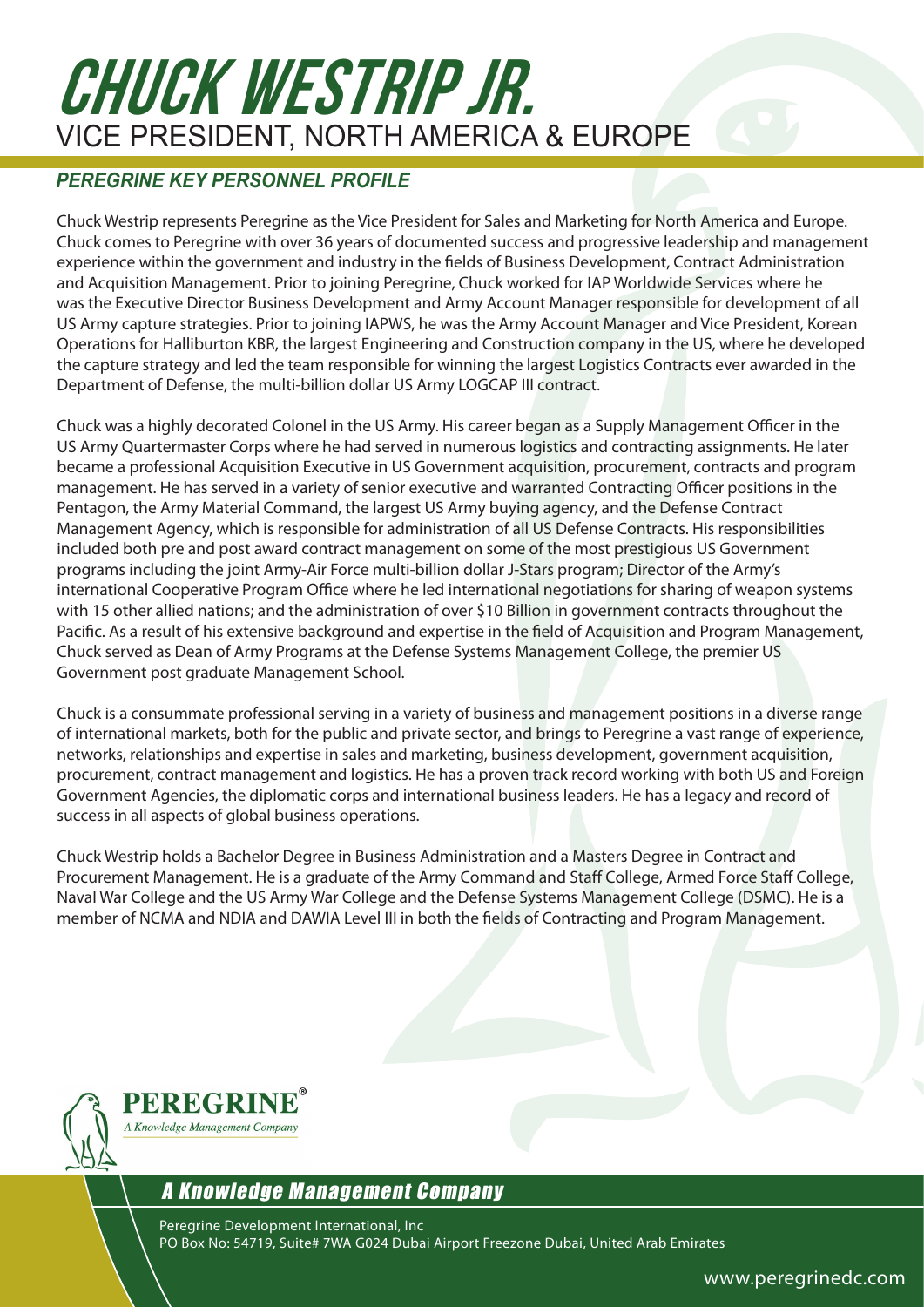### BOB THOMPSON Vice President, Engineering and Construction

#### *PEREGRINE KEY PERSONNEL PROFILE*

Bob Thompson is Peregrine's Vice President for Engineering and Construction. Bob is a graduate of Virginia Military Institute with a Bachelor of Science Degree in Civil Engineering. He was a US Navy Civil Engineer Corps Officer and has 27 years of experience in government and commercial engineering, design, and construction.

Bob started his professional career as surface fleet engineering officer where he supervised the operations of gas turbine, diesel, and steam plants as well as electrical and auxiliary systems.

He then applied for and was accepted for a commission in the Civil Engineer Corps where he began his facilities engineering and construction career. In 1997 he left the active duty navy and transitioned to commercial construction and to the navy reserve. In the ensuing years Bob has completed a broad range of challenging assignments both in and out of uniform.

Bob's commercial construction experience is as a construction superintendent and project manager for the likes of Dillingham Construction, DPR Inc., and Dick Pacific Construction. He has completed of a number of successful projects including Jack Murphy Stadium Expansion in San Diego, Ca., Coors Amphitheatre in San Diego, Ca., Callaway Golf Manufacturing and Test Facilities in Oceanside, Ca., the San Diego Jewish Academy, The South Bay Wastewater Treatment Plant in San Diego, Ca., and the US Pacific Headquarters at Camp Smith Hawaii.

When required, Bob re-joined the active ranks of the navy. He completed assignments as the Chief Engineer for the US Naval Amphibious Base in Coronado Ca., Regional Engineer for the Marianas Islands Naval Complex; He headed the regional US navy construction offices for both Philippines and Thailand which included construction in all US allied countries in the Asia-Pacific Region. He also made several deployments to the gulf region over the years. Bob still serves as an inactive member of the US Navy Civil Engineer Corps today.

Bob not only has extensive experience in both government and commercial design and construction operations, but also has a wealth of knowledge and experience in US federal contracting and contracting law. He has held US Government contracting authority up to \$5M.

Bob also has extensive experience in disaster preparation and recovery operations throughout the region having played significant roles in recoveries in post tsunami in Thailand, post typhoon and earthquake recoveries in Guam, and post typhoon recovery in Philippines.



#### A Knowledge Management Company

Peregrine Development International, Inc PO Box No: 54719, Suite# 7WA G024 Dubai Airport Freezone Dubai, United Arab Emirates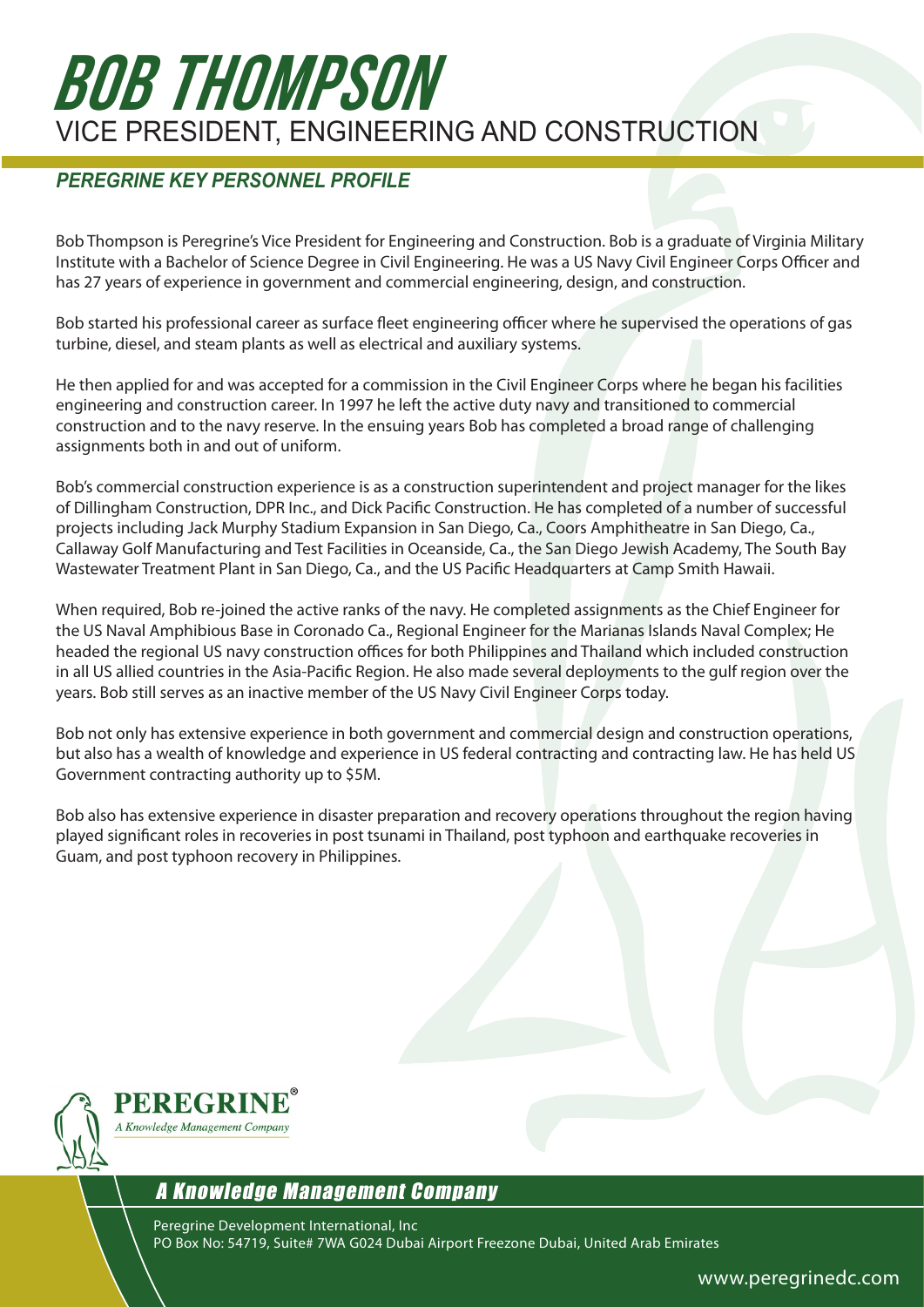# MA. JOSEFINA D. CAPIDOS DIRECTOR FOR HUMAN RESOURCE ADMINISTRATION

#### *PEREGRINE KEY PERSONNEL PROFILE*

Ma. Josefina D. Capidos represents Peregrine Development International, Inc. a multinational company, currently developing a \$3 Billion project inside Clark Freeport Zone as the Director for Human Resource and Administration with over 20 years of experience in all facets of Human Resource and Administration. Prior to joining Peregrine, she rose from ranks from her previous employments from clerk until she acquired the position of a Human Resource Manager. Just recently in September 21, 2010, she was promoted to a senior position now handling three (3) sister companies. She has done various consultancy works to various companies to set up the Human Resource System. She also authored Employee Handbooks to start up companies such as Uniwide Sales, Asian Telecommunications, Inc., Phelps Dodge Philippines in Luisita and A. G. Araja Construction and Development, the construction company that built Texas Instrument in Clark, Pampanga. Her line of expertise is on Labor Relations which she finds challenging. She also conducts a seminar on Values Formation and Personality Development and designed her own modules. She is the past President of Clark Human Resource Council (CHRC) for the year 2011-2012 and currently one of the Board of Directors of the same organization. She finished her college at the Holy Angel University with the degree in Bachelor of Arts Major in Industrial Psychology and graduated with honors during her primary years.



#### A Knowledge Management Company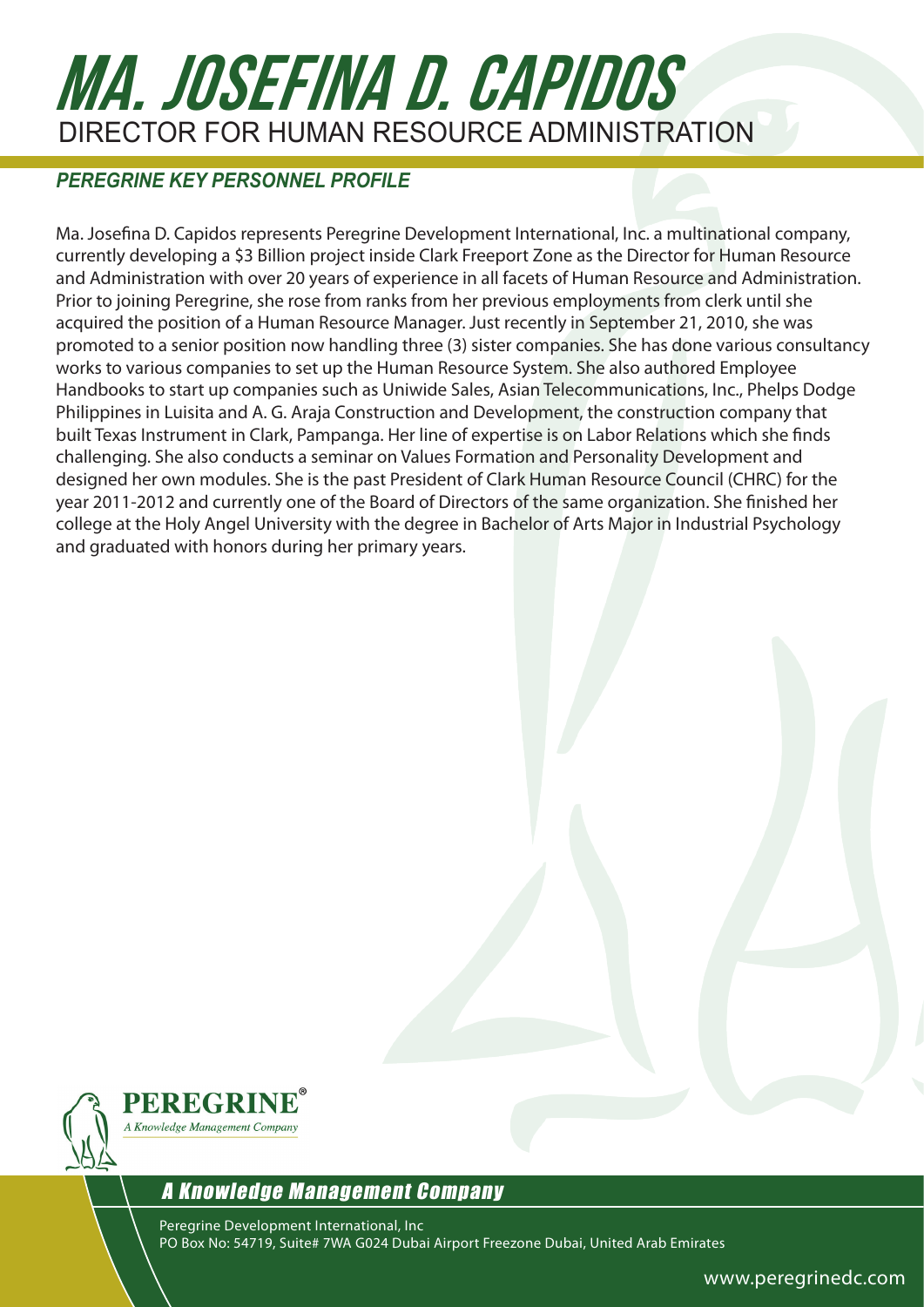### ARMAND DIAZ Director, Compliance

#### *PEREGRINE KEY PERSONNEL PROFILE*

Armand Diaz represents Peregrine as Director for Compliance with over 23 years of experience in financial audit, treasury and finance, business development and general management.

Prior to joining Peregrine, he was the Chief Financial Officer (CFO) of Carats Manufacturing Inc. where he oversaw finance, human resource, administration and logistics. He supervised the migration from MYOB to the latest Peachtree Manufacturing System. He spearheaded the cost cutting efforts thru renegotiation of HMO and suppliers' contracts. He purged the underperformers, created certified strategic suppliers' pool and revamped the supply chain.

Armand also served as Department Head of multinational aviation company that manufactures and provides repair services of trainer aircrafts for air forces in Asia, Africa and Middle East and a member of 125 aviation repair stations globally, where he was responsible for finance, human resource, and administration. He introduced the first bi-annual appraisal of superiors by subordinates. He was also instrumental for the amicable settlement of company's long outstanding litigation with the tax bureau in Court of Tax Appeals where the company had 80% savings against the final assessed fees, penalties and lawyers' fees. He also negotiated for the renewal of lease agreement with airport authorities where increase of 76% on the first year and 211% on the second year were reduced to 10%.

Armand was also the Special Projects Manager of one of the biggest garment manufacturers in the world. He monitored the progress and cost benefit results of re-engineering projects done simultaneously in Philippines, China, Cambodia, Mexico, Saipan and Guatemala. He headed diligence review teams for business acquisitions in Northern Marianas Islands, Guam, Philippines and Cambodia. He was the project manager for the set-up of Cambodia factory and mainly responsible for the training of the core team of Cambodian managers in Philippines. He headed the consolidation of corporate structure of all Philippine companies under one holding company for IPO in Hong Kong Stock Exchange.

Prior to this, he was the Financial Comptroller in Mainland China for Grandoe, a multinational company and one of the largest suppliers of ski and leather gloves to USA, Japan and Australia. He maximized the dollar conversion to yuan by tapping into the most active state-owned regional foreign exchange centers. He oversaw finance, logistics, human resource department, and production planning. He significantly reduced 40% of raw materials from Philippines, USA, Pakistan and Japan by introducing incentive system in locating local suppliers.

Early in his career, Armand worked in SGV & Co. (also known as Ernst and Young Philippines) as auditor in-charge and performed financial audit of some of the county's biggest publicly-listed corporations such as SM Investment, SM Inc., SM Development Corp, and Philippine Airlines, among others.

Armand is a Certified Public Accountant with a degree of BS Commerce major in Accounting from the University of Santo Tomas in Manila, Philippines.



#### A Knowledge Management Company

Peregrine Development International, Inc PO Box No: 54719, Suite# 7WA G024 Dubai Airport Freezone Dubai, United Arab Emirates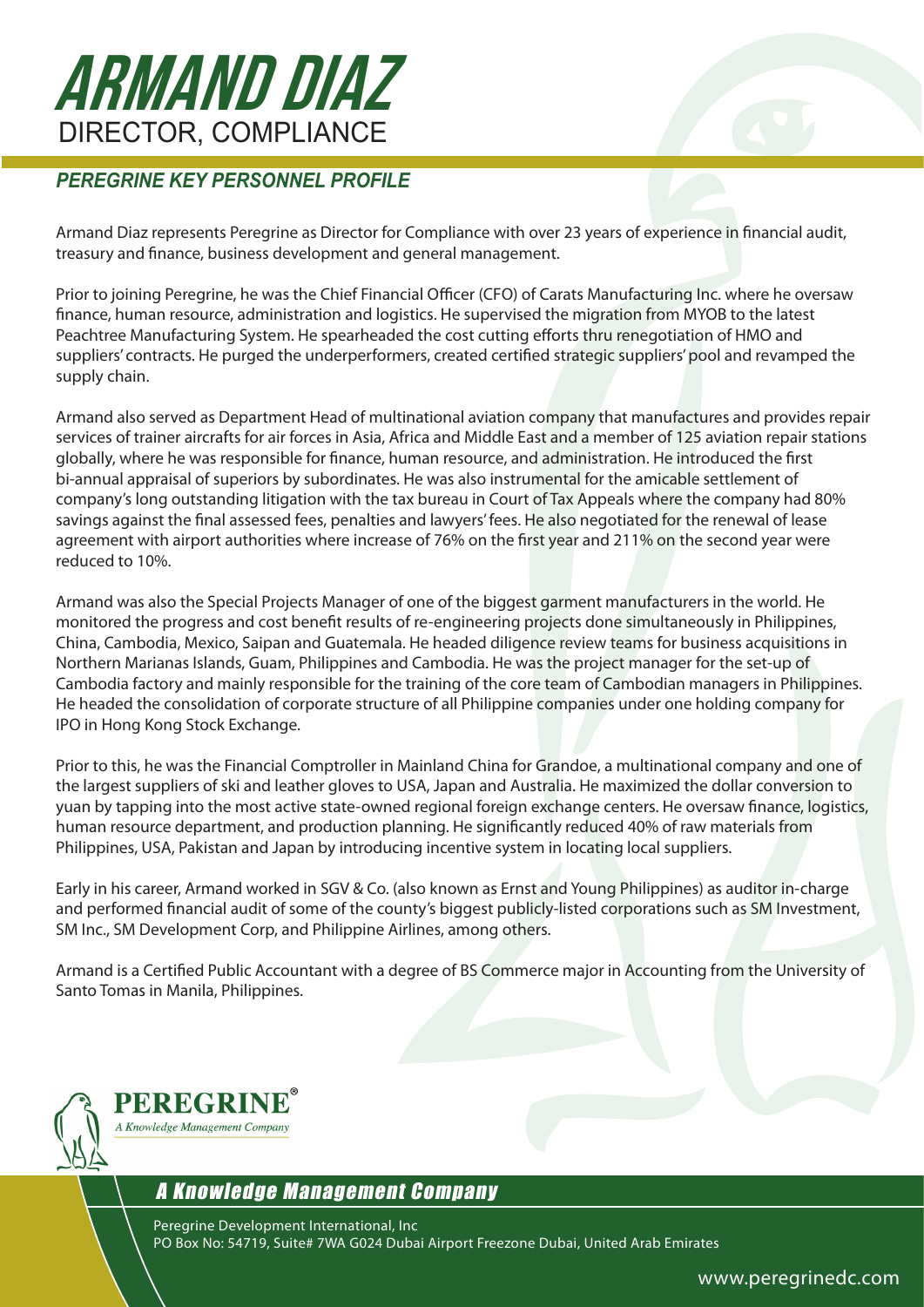### Dean Lanaras DIRECTOR OF OHSE

#### *PEREGRINE KEY PERSONNEL PROFILE*

Dean Lanaras represents Peregrine as Director of QHSE. Dean has over 25 years professional experience in both the public and private sectors as an administrator, university lecturer and corporate trainer.

Prior to joining Peregrine, Dean was the director of a prestigious American educational institution in Bangkok, Thailand. In his capacity as director, Dean was responsible for both strategic management and daily operations. Upon joining the institution, he prepared and implemented an extensive development plan that led to a dramatic increase in profitability and market share. He was able to achieve this by exercising tight fiscal control, improving the facilities and the services offered and implementing a marketing plan that successfully targeted the client base of the institution. To achieve his vision, he set quality standards for every aspect of operations. As a result, the institution was able to pass challenging external audits, gain North American accreditation and offer highly sought internationally recognized credentials. None of the above would have been possible without the support of the staff. Dean used the distributive leadership management method to empower his staff and transform them into stakeholders. His management style was demanding and goals oriented, but also supportive and collegial. The staff were equitably treated with fairness, dignity and respect. There was emphasis on professional development and personal growth. This led to a corporate ethos of team spirit, personal responsibility and mutual assistance.

In addition to his administrative duties, Dean was a visiting lecturer at the top international college in Thailand and a corporate trainer in a number of Japanese multinational company subsidiaries located in the Bangkok metropolitan area. As a visiting lecturer he specialized in social studies and academic/business writing courses, while as corporate trainer he focused on management skills and intercultural communication.

Dean also has extensive experience working in Japan as a visiting university professor and corporate trainer. He lectured in five universities around Tokyo and introduced executives of Japanese blue chip companies to Western business and cultural practices.

In his early days, Dean studied and worked in New York City, where he was a US representative of a European import-export firm and a part-time lecturer at a local college. Dean Lanaras holds a Master of Arts in Politics/History from New York University, a Master of Arts in School Administration/TESOL from Hunter College of The City University of New York, and a Bachelor of Arts in Psychology from Hunter College of the City University of New York.



A Knowledge Management Company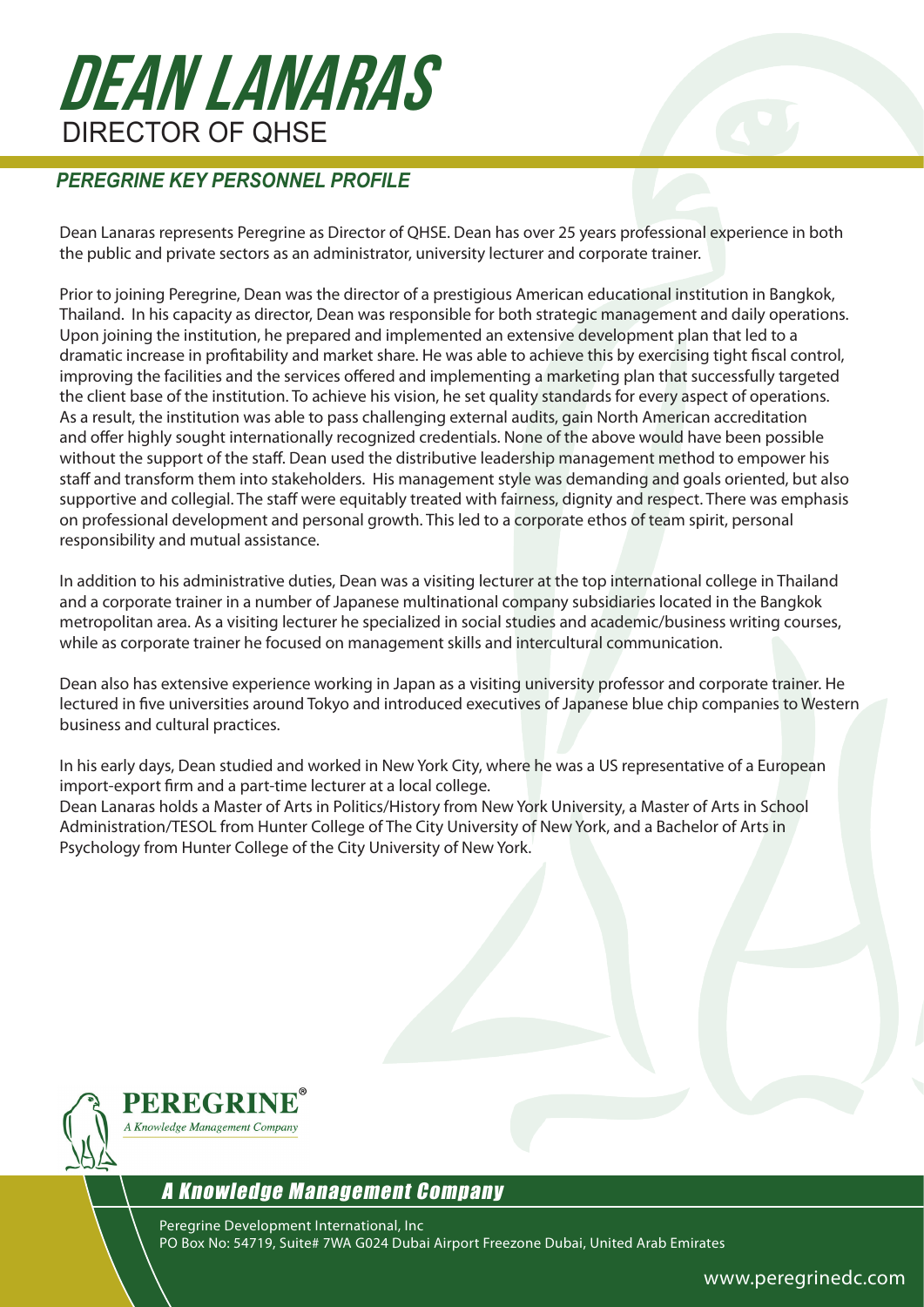### TODD JOHNSON CONSTRUCTION PROGRAM MANAGER

#### *PEREGRINE KEY PERSONNEL PROFILE*

Todd is Peregrine's Construction Program Manager. He brings with him 30 years' experience in the field of construction and facilities management with a focus on electro-mechanical systems.

Todd started his commercial career as a superintendent with University Mechanical in San Diego, Calif. He installed and managed all the HVAC systems for numerous clients with complex systems including Sea World of San Diego. Todd was transferred later to the US Territory of Guam with University Mechanical, where he supervised the construction of the HVAC systems for a high rise beach resort. Following that he relocated to the island of Saipan in the Marianas where he supervised the mechanical systems installations for luxury international duty free outlet (DFS). Following a major earthquake he returned to Guam to oversee the reconstruction of the Guam Hilton Hotel mechanical, electrical, and plumbing systems.

At the completion of the Hilton Hotel project he was asked to join the Hilton International organization as an assistant to the Chief Engineer. Later he was recruited by DFS (Duty Free Shoppers) international as their facilities manager. His responsibilities were to manage construction, maintenance, and facilities operations for the largest DFS complex in the world. He was independently employed during this period to conduct an energy audit of all the properties of Louis Viton of Guam (LVMH) and develop a strategy to implement all the findings. In the first year of implementation he achieved an energy savings equivalent to \$1M which resulted in international recognition for LVHM.

Todd then was hired by DCK Worldwide as a project manager. For DCK he managed numerous complex energy related projects including a 250KVA solar array project which assisted in supplementing power requirements for the US Naval Station in Guam. He supervised the implementation of several LEEDS Projects with the US Navy including the Joint Regional Marianas Headquarters. He supervised the conversion of numerous facilities on Andersen AFB in Guam to a complete centrally managed Building Automation System which resulted in savings in operations and maintenance staff as well as significant energy savings.

Todd's unique niche in the energy optimization environment prompted DCK to open a new business line which he headed to recruit and service new clients with energy savings projects.

Todd attended Mesa College in San Diego for mechanical engineering.



#### A Knowledge Management Company

Peregrine Development International, Inc PO Box No: 54719, Suite# 7WA G024 Dubai Airport Freezone Dubai, United Arab Emirates